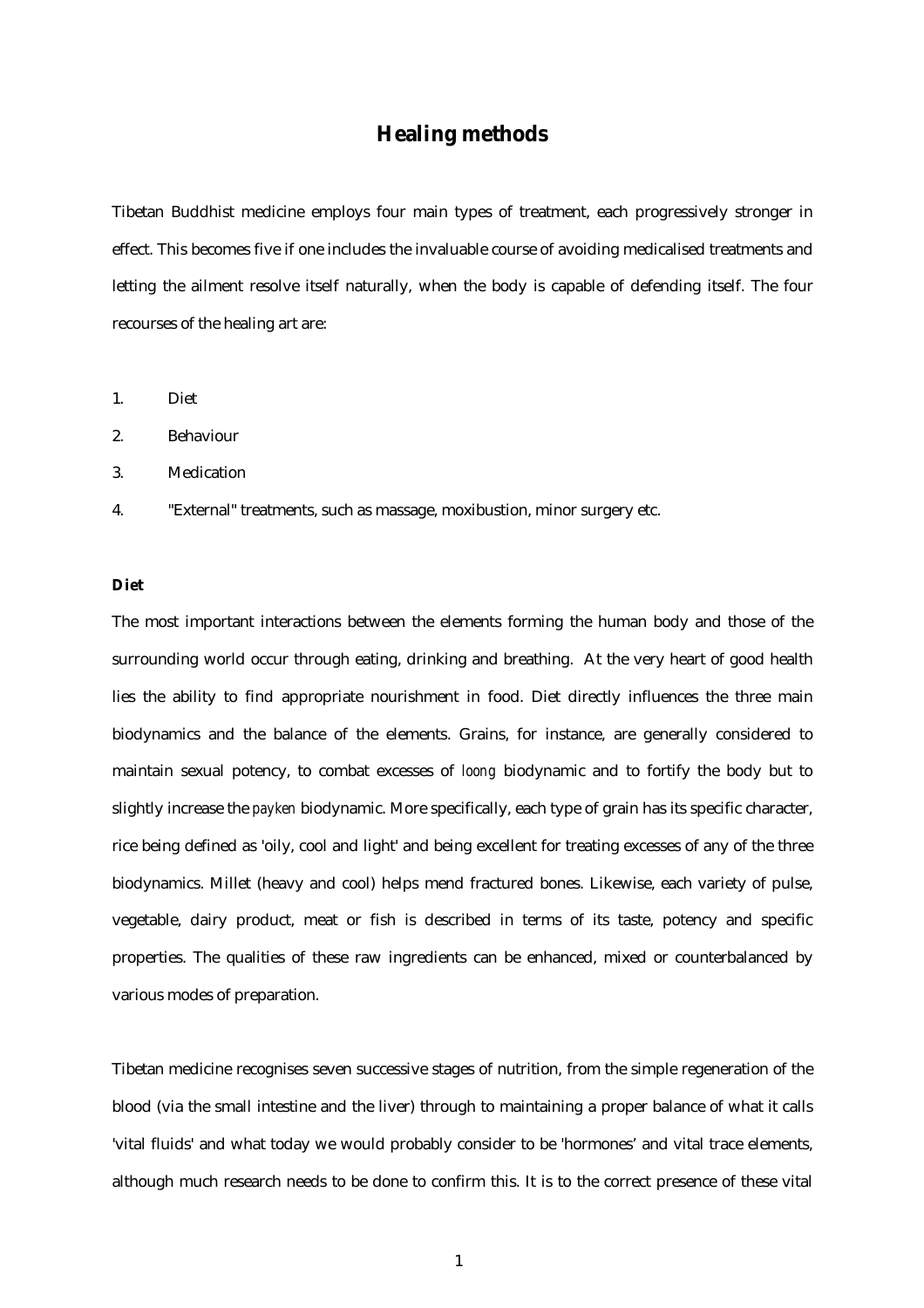fluids that the glow of good health, longevity and vitality are attributed.

#### **Behaviour**

Absorbing foodstuffs is only one aspect of a human being's dialogue with life. If diet cannot remedy a specific ailment or if the required foods are unavailable, the doctor needs to investigate the patient's other interactions with the world: those with family, work and environment, all of which, like the patient, are composed of the five elements and inevitably exerting some influence or another. This complex interaction between the inner and outer elements takes place through personal hygiene, the way one sleeps, travels, works, has sex, takes exercise, thinks, feels, fosters emotions, relates to society and, most importantly, the way one acts either in harmony or disharmony with the seasons. An individual's behaviour can either be debilitating or invigorating and is, in reality, usually a patchwork of the harmful and the helpful. A person may sleep well, get on well with friends and family and so forth but dress too lightly in the first sunny days of spring and catch a cold.

People with persistent *loong* biodynamic disorders are made worse, and can even be thrown into crisis, by stress, worry, strong winds, noisy machinery, excessive tea drinking, late wild nights and so forth. Thus, besides understanding the elements at play everywhere, the doctor sometimes needs a lot of common sense and deductive power to work out just what behavioural factors may be causing harm in a patient's life. Then the physician has to come up with useful, practicable suggestions of modifications of lifestyle which will help the patient's mind-body system help itself to recovery.

#### **Medication**

Where changes in diet or behaviour would be insufficient or too slow, the doctor uses medication. The Tibetan *materia medica* includes altogether some five thousand substances, of which about two thousand are well-documented, some eight hundred used sometimes and about two hundred commonly used. About fifty products compounded from these raw ingredients may be carried around in the doctor's medicine pouch. The *materia medica* is predominantly from the plant world, but also includes mineral rocks, mineral earths, salts, metals and precious gems, particularly potent aromatics such as saffron, musk, camphor, cardamom and so forth; also animal products. Although the therapeutic properties of all these substances are known, some—such as certain animal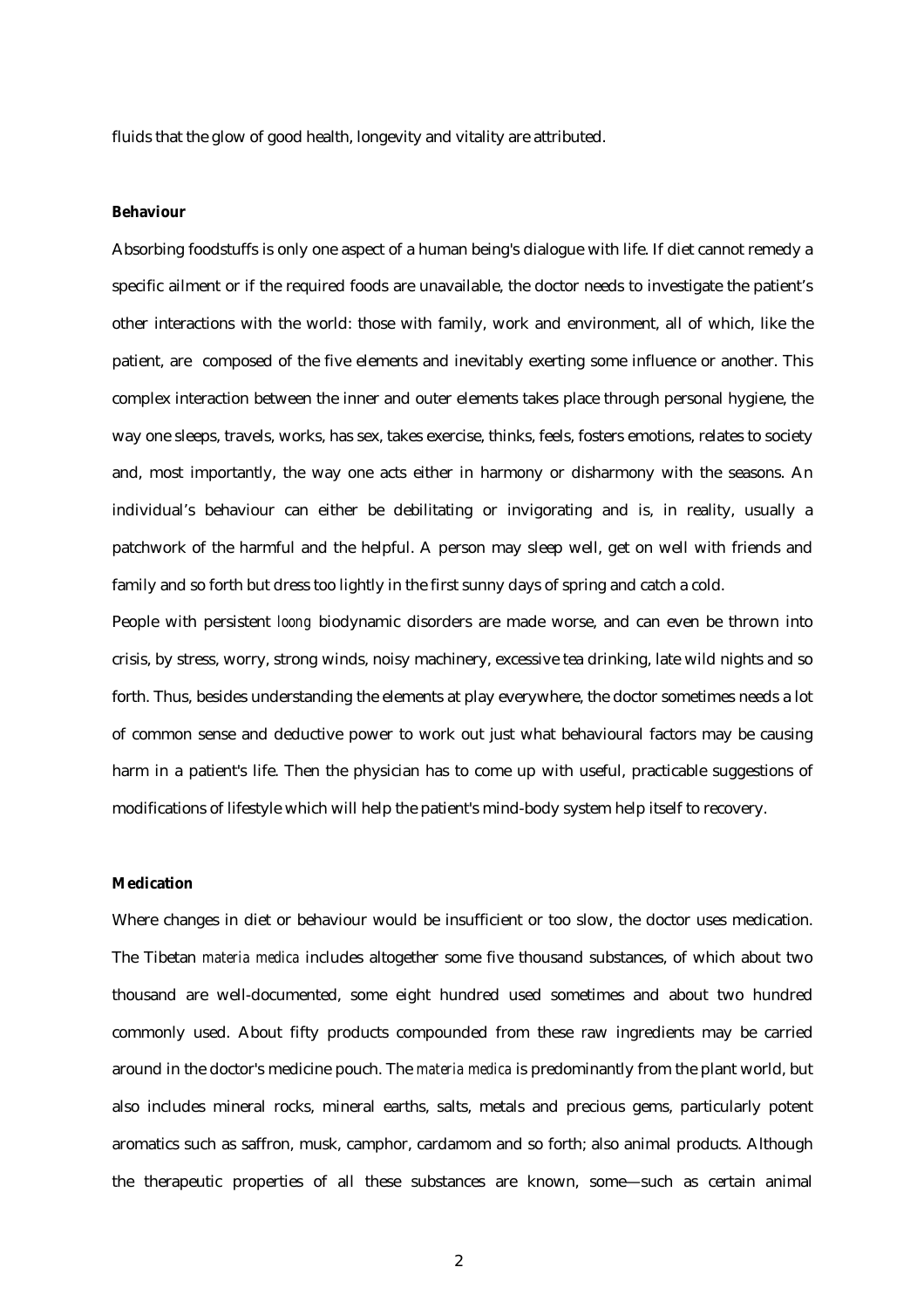products—are no longer used these days.

## **Medicines and Medical Treatments**

The raw ingredients of Tibetan medicine are fall into a ninefold pharmaceutical code, some examples of which follow.

*Precious substances:* coral, pearl, mother-of-pearl, gold, silver, copper ... (the metals undergo alchemical detoxification, probably an amalgam- forming process)

*Minerals*: haematite, anhydrite, goethite, magnetite, chalcedony, copper pyrites, limonite, cinnabar, Cassiterite ... (many alchemically detoxified)

*Mineral Earths*: Nitrum, sulphur, chalcanthite, fibroferritum, natron ...

*Aromatics:* camphor, crystallised bamboo pith, cardamom, nutmeg, musk, bear bile ...

*Woods:* sandalwood, eaglewood, barberry wood, cinnamon bark*,* various tree exudates ...

*Salts*: various types of naturally-occurring lake salt, rock salt, Glauber's salt ...

*Trees and perennial plants:* the most famous of which is myrobalan (*a ru ra)*, the India plum. In this category are hundreds of plants, of which either the fruit, seeds, leaves, root or flowers are used. A few examples are pomegranate, black pepper, ginger, asafoetida ...

*Annual and biennial plants:* these are plants which tend to appear and disappear each year with the seasons, such as grasses, ferns, annual flowers. A few examples would be saxifrage, nodding dragonhead, gentian, spleenwort, fritillary, asters ...

*Animal products:* the flesh, feathers, dung, urine, horns and other parts of animals are denoted as having specific medical properties. Many plant products have been substituted for these in modern times, in order to preserve rare species and observe modern criteria of hygiene.

The therapeutic properties of any of these *materia medica* is considered theoretically in terms of its *taste, post-digestive nature, potency* and *specific benefits*. The six *tastes* — sweet, sour, salty, bitter, hot and astringent — are considered indicative of the elemental constitution of each substance and hence its general healing potential. The post-digestive nature indicates what elements will be effective once it has been ingested. The *potency* gives further information, showing which products cool down fevers, restore heat and so forth. Whereas these first qualities show the general usefulness of a plant or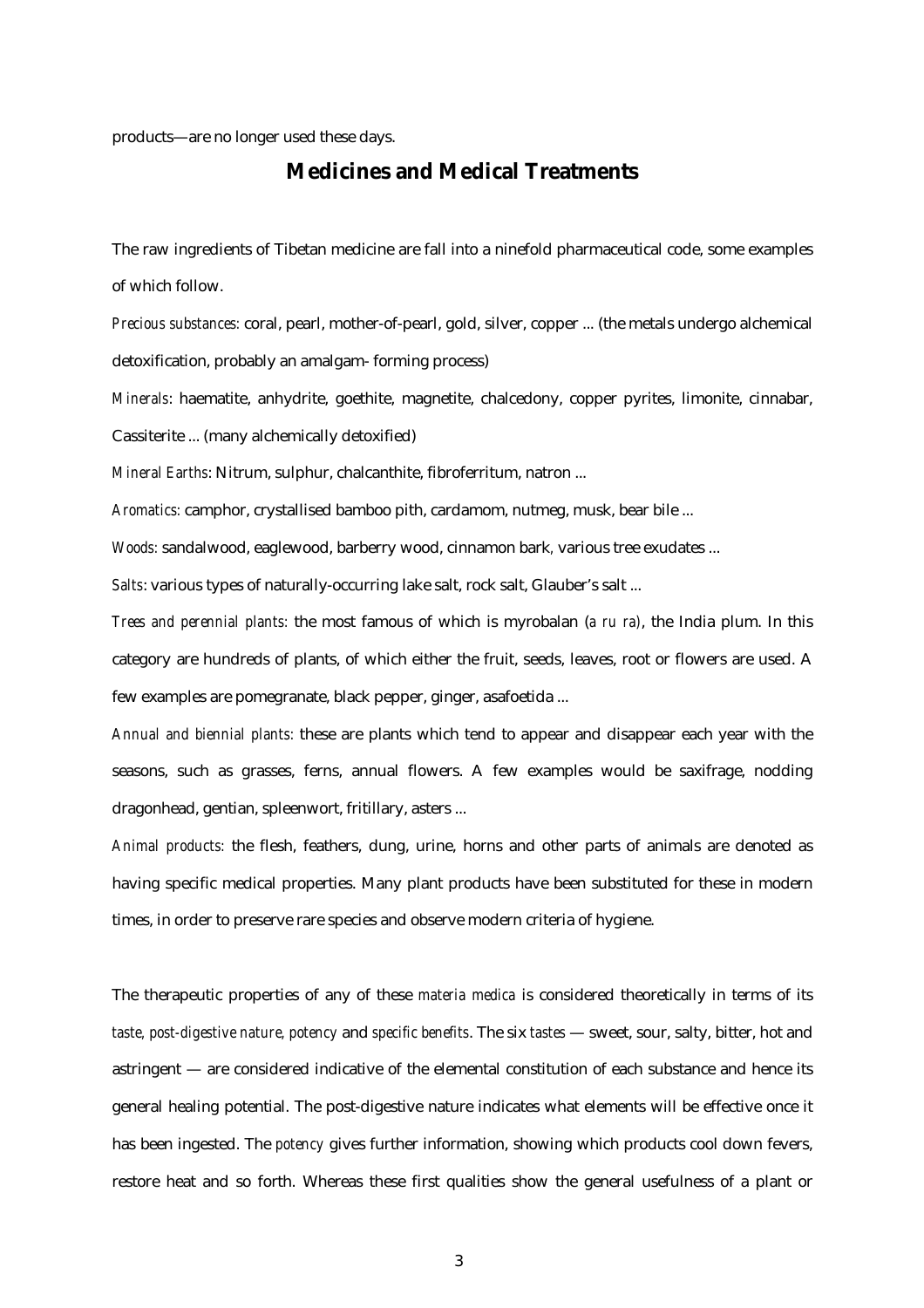mineral in treating whole classes of disorder, the *specific benefits* explain which particular disorders the product is used for, such as the use of crysanthemum in healing skull fractures.

Although these theoretical tastes, potencies and qualities of a medicinal substance caused it to be first used, many centuries ago, present-day use is primarily based upon centuries of practical experience. Over the past millennium, the original pharmacopoeia has been enlarged and refined through the most natural of processes—first-hand observation of therapeutic effects. The finest Tibetan doctors insist that great care should be taken in the gathering of plants for the making of medicines, as well as in their processing. The doctor needs to know the location of the most potent plants, how to pick them, exactly when to pick them and then how to preserve them. The processing of these plants and their mixing into medicines can be a very complex process - some of the more complicated ones may involve many people in weeks of work. The two keys to good processing are purity and precision, the purity being a matter of both physical hygiene and spiritual purity. Traditionally, the whole chain of events, from plant-gathering to prescription, was considered a sacred task and carried out lovingly and with prayer and meditation.

It is not uncommon for plants and minerals to be compounded in formulae which contain twenty, thirty or even a hundred ingredients. The idea of such complex formulae is to treat not only the main condition but also to help the rest of the system back into balance. Extra ingredients also avoid harm being done to any other part of the body. Tibetan medicine is specifically designed to have little or no harmful side-effects and is based on the idea of treating the person, over the long term, rather than treating the illness, in the short term.

## **External Treatments**

Even medication can takes time to work. Sometimes more rapid intervention is needed through what Tibetan medicine calls 'external treatments'. The external treatments include:

- < bloodletting,
- < moxibustion, using hot irons, glowing herb brands or small herb pads warmed in butter to treat a series of points that have much in common with those found on the acupuncture meridians.